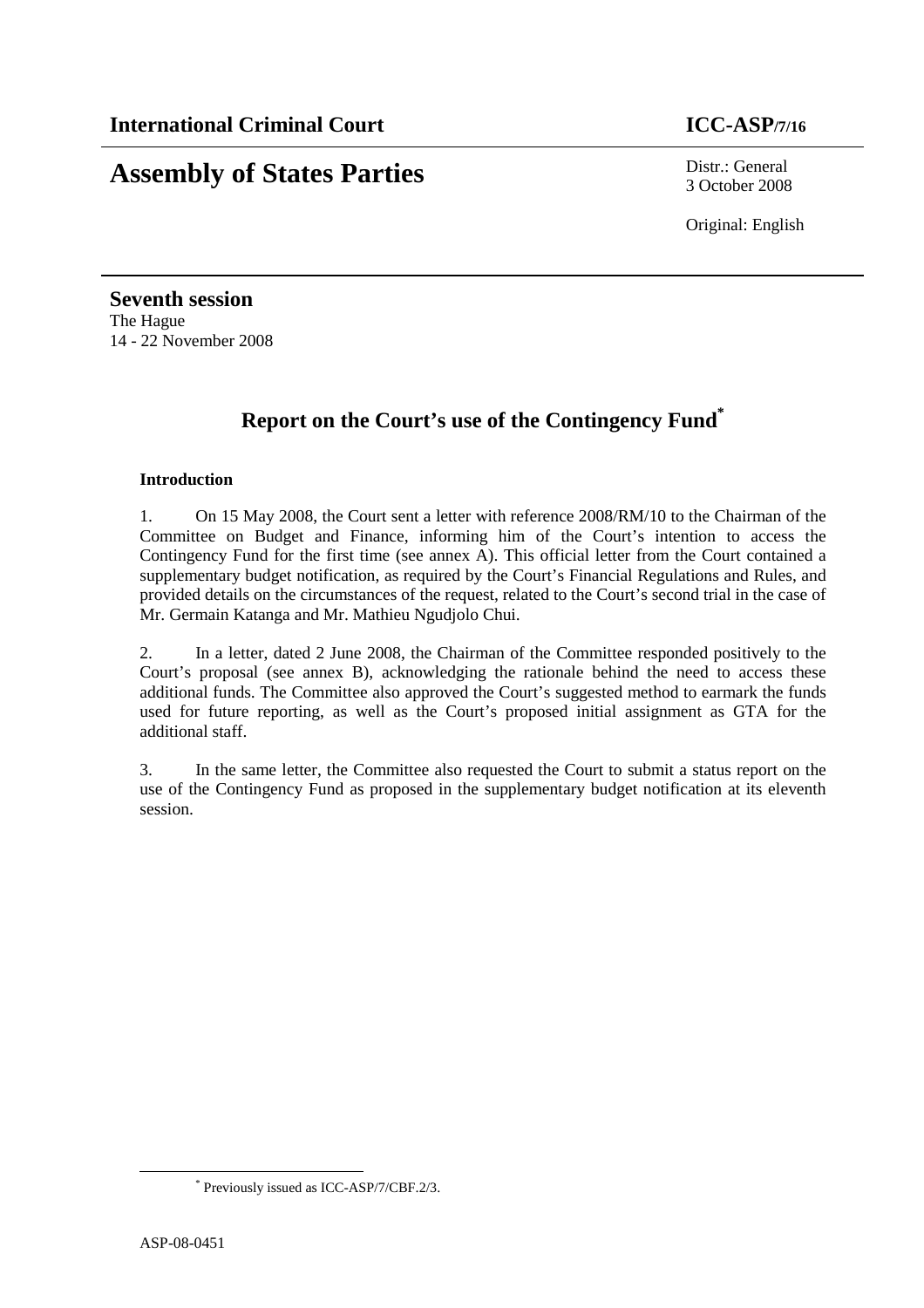| Contingency Fund<br>Summary     | Supplementary budget notification |              |               |         | Expenditures as of end July 2008 |              |               |       |
|---------------------------------|-----------------------------------|--------------|---------------|---------|----------------------------------|--------------|---------------|-------|
|                                 | (thousands of euros)              |              |               |         | (thousands of euros)             |              |               |       |
|                                 | Major                             | Major        | Major         | Total   | Major                            | Major        | Major         | Total |
|                                 | Programme I                       | Programme II | Programme III |         | Programme I                      | Programme II | Programme III |       |
| <b>Subtotal Judges</b>          | 307.5                             |              |               | 307.5   | 111.8                            |              |               | 111.8 |
| General temporary<br>assistance | 85.5                              | 655.8        | 336.0         | 1,077.3 |                                  | 17.9         | 14.4          | 32.3  |
| Consultants                     |                                   | 50.3         |               | 50.3    |                                  |              |               |       |
| Subtotal other staff            | 85.5                              | 706.1        | 336.0         | 1,127.6 |                                  | 17.9         | 14.4          | 32.3  |
| Travel                          |                                   | 100.0        | 90.2          | 190.2   |                                  |              | 48.2          | 48.2  |
| Contractual services            |                                   |              | 1,822.9       | 1,822.9 |                                  |              | 447.9         | 447.9 |
| General operating<br>expenses   |                                   |              | 203.8         | 203.8   |                                  |              | 83.6          | 83.6  |
| Subtotal non-staff              |                                   | 100.0        | 2,116.9       | 2,216.9 |                                  |              | 579.6         | 579.6 |
| <b>Total</b>                    | 393.0                             | 806.1        | 2,452.9       | 3,652.0 | 111.8                            | 17.9         | 594.0         | 723.7 |

# Fiable 1: Contingency fund budget and expenditures (as at 31 July 2008)\*

(\*) Preliminary intermediate report (non-audited figures)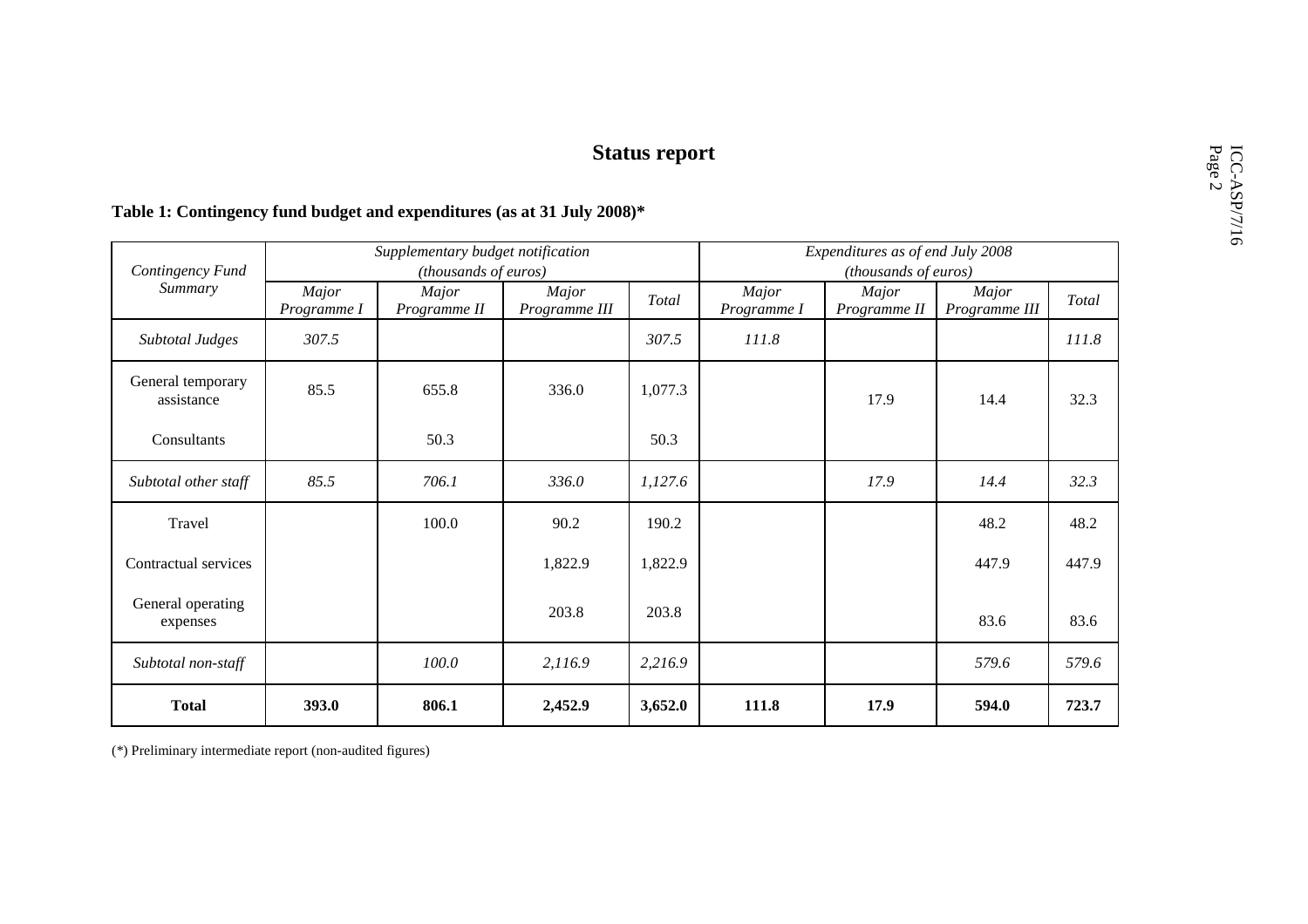4. Services provided in the context of legal aid are running according to plan and amount to €401,400 at the end of July. The additional judges needed for the preparation of the trial have taken up their duties, and, as indicated in the Court's proposal, two of them are booked to the Contingency Fund account. Furthermore, the Court has entered into contractual obligations with staff as indicated in the supplementary budget notification: five staff members have already started their activities, accounting for  $\epsilon$ 32,300 and an additional five have been recruited and will be working at the Court at the time of the meeting of the Committee on Budget and Finance. The recruitment of the remaining staff indicated in the Court's letter is ongoing and will generate the expected expenses in General Temporary Assistance.

5. Other contractual expenses are also following the original schedule. Finally, the general operating expenses (and related travel), mainly related to witnesses and security activities, are also on target with the use of about  $\epsilon$ 83,600. As a consequence, at the time of writing of this report, the Court is not expecting any significant budgetary variation from the information presented in its supplementary budget.

#### **Requirement for a Contingency Fund**

6. The Court indicated in its proposed programme budgets for  $2007<sup>1</sup>$  and  $2008<sup>2</sup>$  that its budgetary policy is one of strict reliance on established facts to justify all expenditures requested. The Court is not budgeting for any activity if there is no clear indication that it will occur in the following year. This commitment to accurate budgeting has been endorsed by the Committee on Budget and Finance<sup>3</sup> at several occasions, with a clear understanding of the correlate requirement for a contingency fund to cover for any unexpected expenditure.

7. With the broadening of its operations, more judicial and related support activities will take place in the future, increasing the probability of occurrence of unexpected circumstances and requirements. Further access to the Contingency Fund can therefore not be ruled out in the future. It will be of utmost importance for the continuity of the Court's operations to be able to rely on this facility with the capacity to finance unexpected needs.

#### **Replenishment of the Contingency Fund**

8. The Court's budgetary implementation is improving, as noted by the Committee in its last session<sup>4</sup>. Last year's implementation rate was 90.5 per cent, compared to 79.7 per cent in 2006, 83.4 per cent in 2005 and 81.4 per cent in 2004. As a consequence of this improved implementation rate, it will become more difficult for the Court to rely on financial flexibility within the allocated budget to finance new activities. Although the Court will always primarily try to fund unexpected activities from savings, as indicated in its recent letter to the Chairman of the Committee mentioned above, the Court's improved implementation will also mean that the Court's ability to do so is declining.

9. The Court's financial position might also become more precarious in connection with the States Parties contribution payment pace. As of 30 June 2008, the Court has received only 82 per cent of its due contributions. A combination of improved budgetary implementation with slow contribution payment rate, might, in the future, force the Court to resort to the Contingency Fund, instead of financing unexpected activities from the regular budget.

 $\overline{a}$ 

<sup>1</sup> *Official Records of the Assembly of States Parties to the Rome Statute of the International Criminal Court, Fifth session, The Hague, 23 November - 1 December 2006* (International Criminal Court publication ICC-ASP/5/32), part II.D.5, paragraph 14.

<sup>2</sup> *Official Records of the Assembly of States Parties to the Rome Statute of the International Criminal Court, Sixth session, New York, 30 November - 14 December 2007* (International Criminal Court publication ICC-ASP/6/20), vol. II, A, paragraph 55.

<sup>3</sup> Ibid, B.2, paragraph 54*.*

<sup>4</sup> See ICC-ASP/7/3, paragraph 23.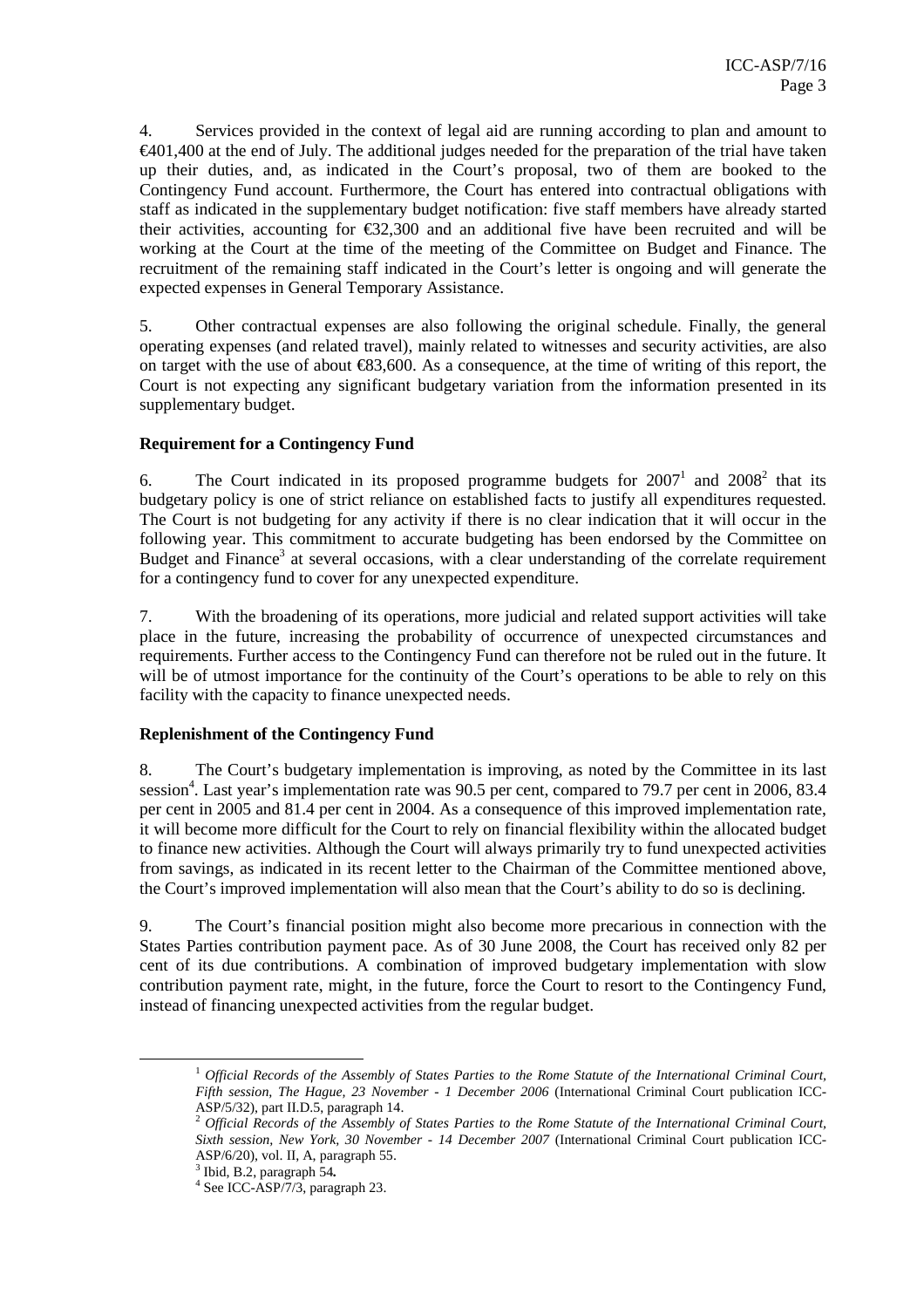ICC-ASP/7/16 Page 4

 $\overline{a}$ 

10. As indicated in resolution ICC-ASP/3/Res.4, the Assembly of States Parties<sup>5</sup> decided to review the Court's Contingency Fund set-up in 2008, in light of experience. The Court's accurate budgeting policy relies on the existence of a Contingency Fund, especially in the context described above of broadening of activities and improvement of budget implementation. It therefore depends on a fully replenished Contingency Fund, despite a, so far, limited actual use of the fund. Any change in the set-up or structure of this budgetary support would have repercussions on the Court's budgetary policy and would have to be evaluated carefully in the future.

<sup>5</sup> *Official Records of the Assembly of States Parties to the Rome Statute of the International Criminal Court, Third session, The Hague, 6-10 September 2004* (International Criminal Court publication ICC-ASP/3/25), part III, resolution ICC-ASP/3/Res.4, part B, paragraph 1.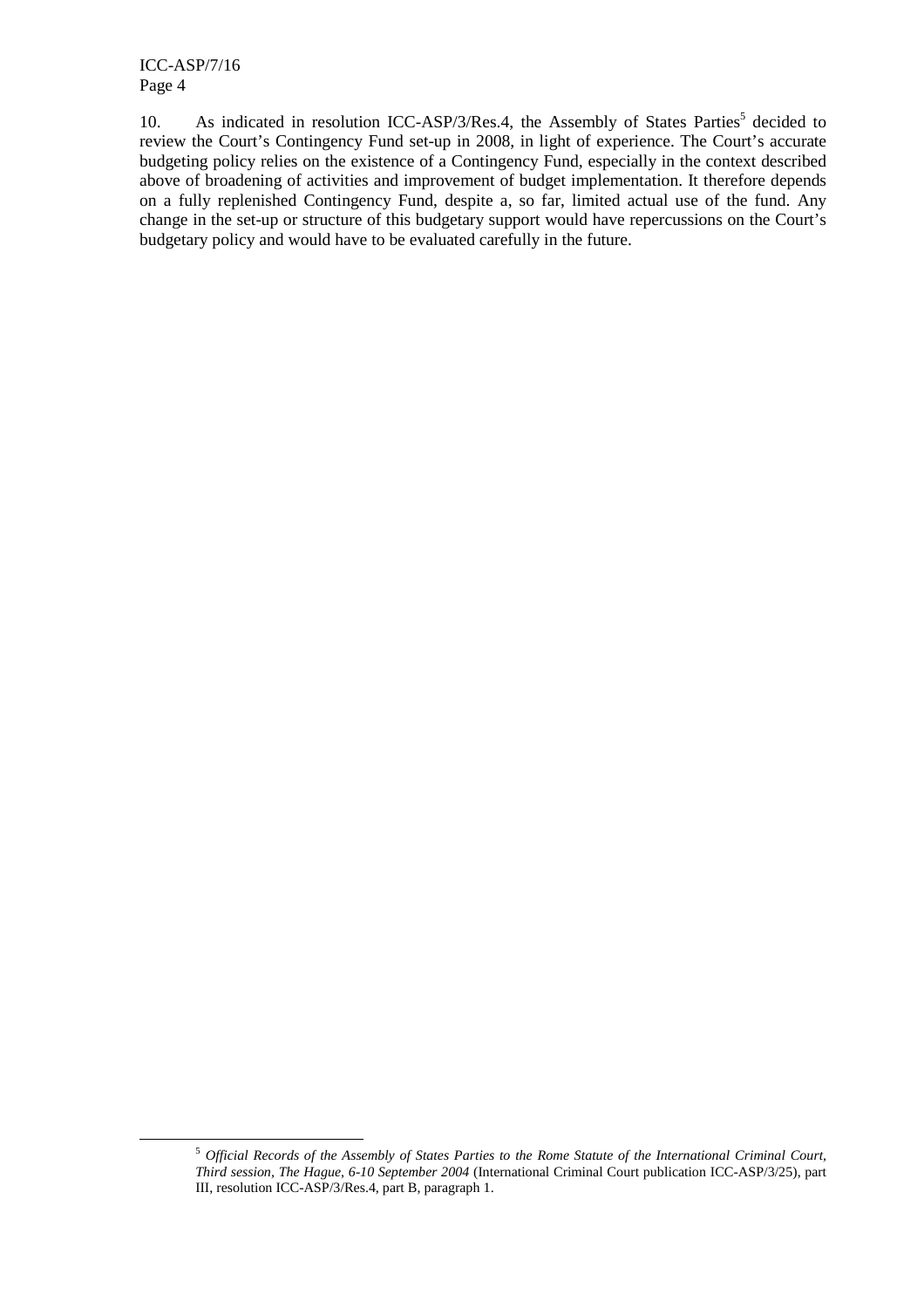## **Annex A**

## **Copy of a letter from the Court to the Chairman of the Committee on Budget and Finance**

David Dutton Chairman of the ICC Committee on Budget and Finance Environment Branch Department of Foreign Affairs and Trade Barton, ACT 0221 Australia Reference: 2008/010/RM Date: 15/05/2008

Dear Mr Chairman,

Pursuant to Regulation 6.7 of the Financial Regulations and Rules ("FRR") I am herewith submitting a short, supplementary budget notification in the amount of  $\epsilon$ 3,652,000 with a view to obtaining any financial comments of the Committee of Budget and Finance before entering into commitments engaging the Contingency Fund.

With the arrest and surrender of Mr Germain Katanga and Mr Mathieu Ngudjolo Chui the Court has to meet unavoidable costs in an existing situation, namely the situation of the Democratic Republic of Congo, that were not foreseen at the time of the adoption of the budget 2008.

With kind regards, Mme Silvana Arbia Greffière de la Cour Pénale Internationale Registrar, International Criminal Court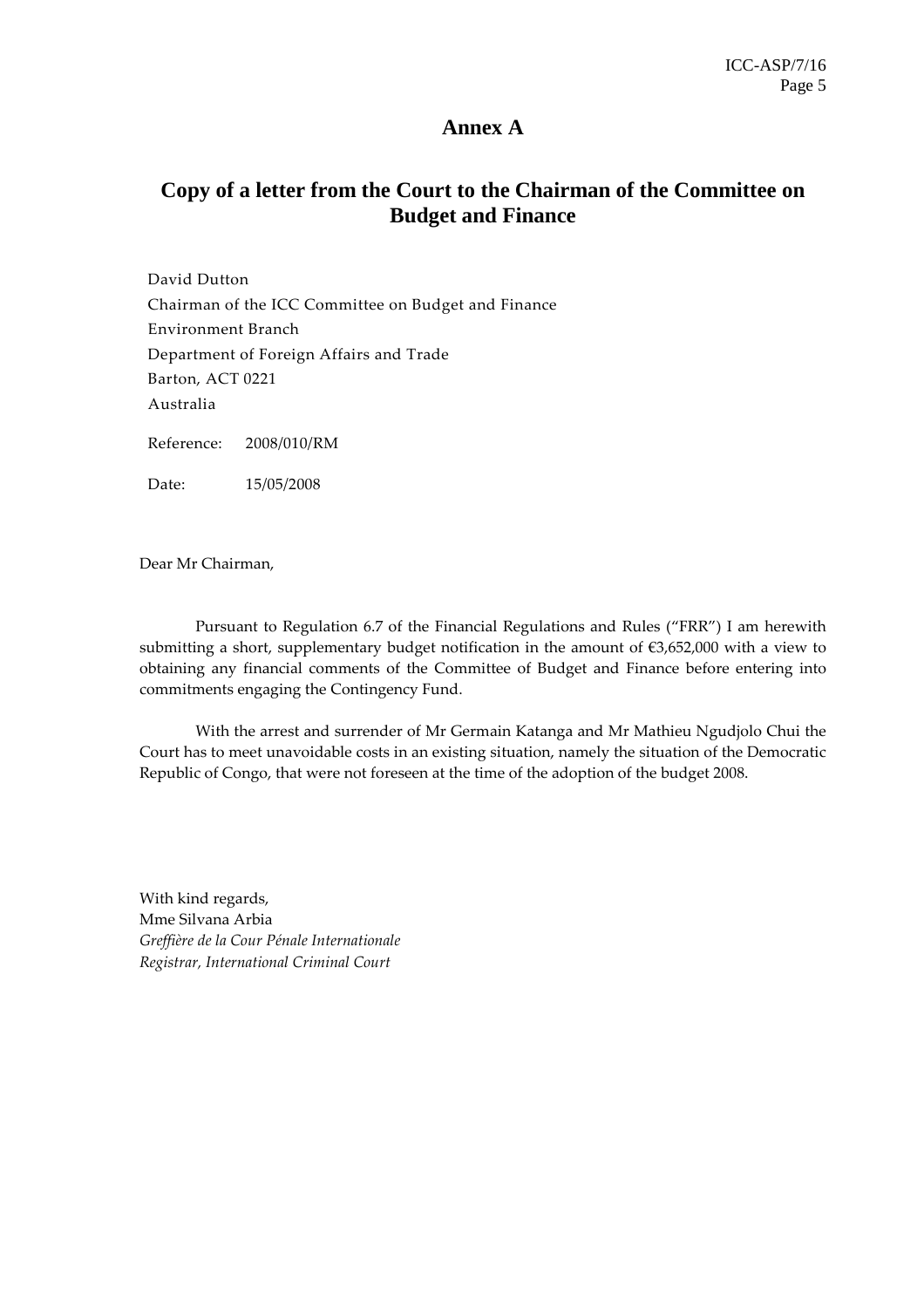#### **Supplementary Budget**

#### **1. Introduction**

#### 1.1 Use of Contingency Fund

According to the Financial Regulations and  $Rules<sup>6</sup>$  the Contingency Fund has been established to cover, *inter alia*, "unavoidable expenses for developments in existing situations that could not be foreseen or could not be accurately estimated at the time of adoption of the budget". The Registrar, before entering into commitments has to notify the Committee Budget and Finance ("CBF").

The budget 2008 provides only for such expenditures that were justified by established facts at the time of the submission. In the case of judicial proceedings, for example, the determinant for requesting funds is the arrest and surrender of individuals to the seat of the Court. It was already indicated in the budget  $2008<sup>7</sup>$  that any arrest and surrender after its submission will trigger the use of the Contingency Fund.

The CBF welcomed the Court's proposal to utilize the Contingency Fund in the event of additional arrests provided that the Court first sought to maximize use of its existing capacities.<sup>8</sup>

In this regard the Court makes every effort to offset as much as possible the costs related to the additional activities and as such the Contingency Fund will be approached only on a need basis and not above the resources requested.

#### 1.2 Developments in the existing situation

In the Situation of the Democratic Republic of the Congo, the Pre-Trial Chamber, on 6th July 2007, issued warrants of arrest against Mr. Germain Katanga and Mr. Mathieu Ngudjolo Chui.

Mr. Germain Katanga was surrendered to the Court on 07 October 2007, Mr. Mathieu Ngudjolo Chui was arrested and surrendered to the Court on 06 February 2008.

Pre-Trial Chamber I decided, on 10 March 2008, to join the cases of The Prosecutor v. Germain Katanga and The Prosecutor v. Mathieu Ngudjolo Chui. The confirmation hearing for both persons is scheduled to begin on 27 June 2008.

The decision to join the cases has been appealed by the Defence. The decision of the Appeals Chamber on the issue is pending.

Once the charges are confirmed the case will be assigned to the Trial Chamber so as to commence the preparations for the trial.

Thus, at present it is assumed that there will be a joined case and the preparations of the trial will commence by mid September/beginning of October.

#### 1.3 Costs associated with these developments

The costs related to all activities following the arrest and surrender of the above two persons were not included in the regular budget 2008. The costs that will be incurred in 2008, and

 $\overline{a}$ 

<sup>6</sup> See FRR, Regulation 6.6 and following.

<sup>&</sup>lt;sup>7</sup> See ASP Sixth Session, New York, 30 November – 14 December 2007, Official Records, Volume II, ICC-ASP/6/20, page 14.

 $8$  Ibid, page 229.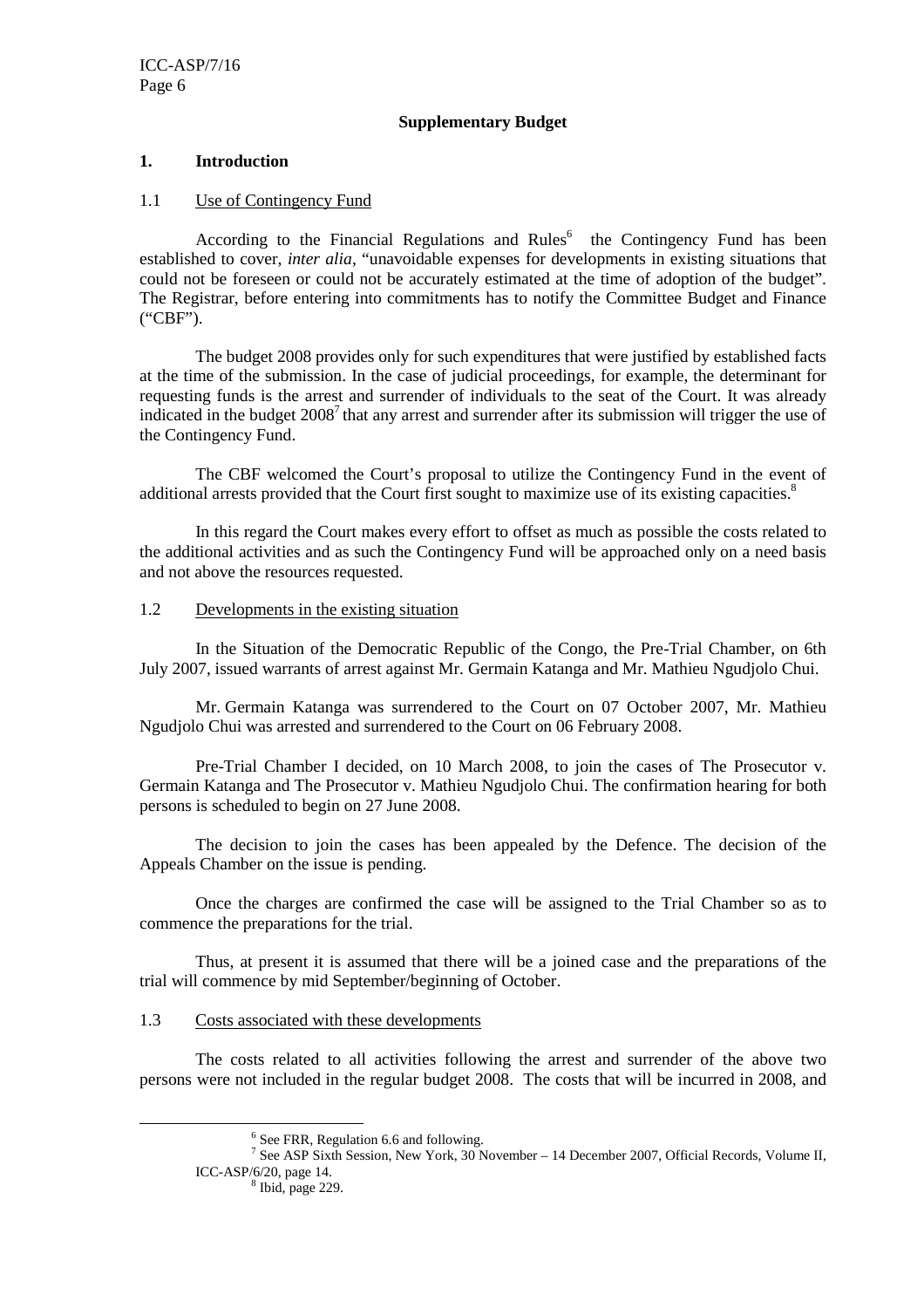therefore requested from the Contingency Fund, are in relation to pre-trial proceedings and the preparation of the trial, assumed to start mid September/beginning of October.

The costs amounting to  $\epsilon$ 3,652,000 are provided in more detail below.

The additional staff needed are budget on a General Temporary Assistance basis. This has been done on the understanding that the Court on its own cannot establish posts. However, these positions will be requested as situation-related established posts in the 2009 budget.

Other costs are both, one off costs, such as the transfer of the accused, but also recurring ones, such as the legal aid. Recurring costs will consequently be requested also in the 2009 budget.

#### 1.4 Implementation of 2008 regular budget

With an expenditure of approximately 30 % as at end of April there is no indication at this time that there will be sufficient resources from the regular budget to meet the costs of these additional activities.

Having due regard for the principles of efficiency and effectiveness and mindful of the request of the CBF to maximize use of existing capacities, the Court as previously mentioned makes every effort to offset as much as possible the costs related to the additional activities and will use the regular budget in the first instance.

#### **2. Resource requirements**

#### 2.1 Major Programme I – Judiciary

Judges and staff costs: Three judges and related staff (3 Legal Officers P-3 and 1 Administrative Assistant GS-OL) are needed for the preparation of a trial. For the new Trial Chamber 1 judge, 1 Legal Officers P-3 and the Administrative Assistant are taken from existing resources. Costs for judges include pension, based on the new pension scheme, and other commons staff costs such as assignment grants and travel expenses.

#### 2.2 Major Programme II – Office of the Prosecutor (OTP)

Staff costs: A total of 11 GTA Professional positions are required to augment existing resources. The Jurisdiction, Complementarity and Cooperation Division require an Associate Cooperation Adviser to work solely for the Katanga/Chui trial. The Investigation Division needs to replenish its investigative and analytical capacity in the same amount that was previously applied and approved by the CBF to avoid a suspension or a delay of other operations.

For the Prosecution Section, four professional posts and three GSOL posts are taken from existing resources. A further six GTA professional positions will be required to complete the Trial Team. The Appeals Section will require one additional Appeals Counsel to handle all interlocutory and other appeals resulting from the case.

Non-staff costs: Additional travel costs are needed to cover unplanned missions for witness preparation (including field interpretation), investigative missions triggered by Court orders or defence activities, on-site visits for trial and appeals preparation. It is further anticipated that support of expert witnesses will be needed. Four work months at an equivalent to the P-5 level are foreseen to cover all relevant areas (e.g. legal, military, forensic).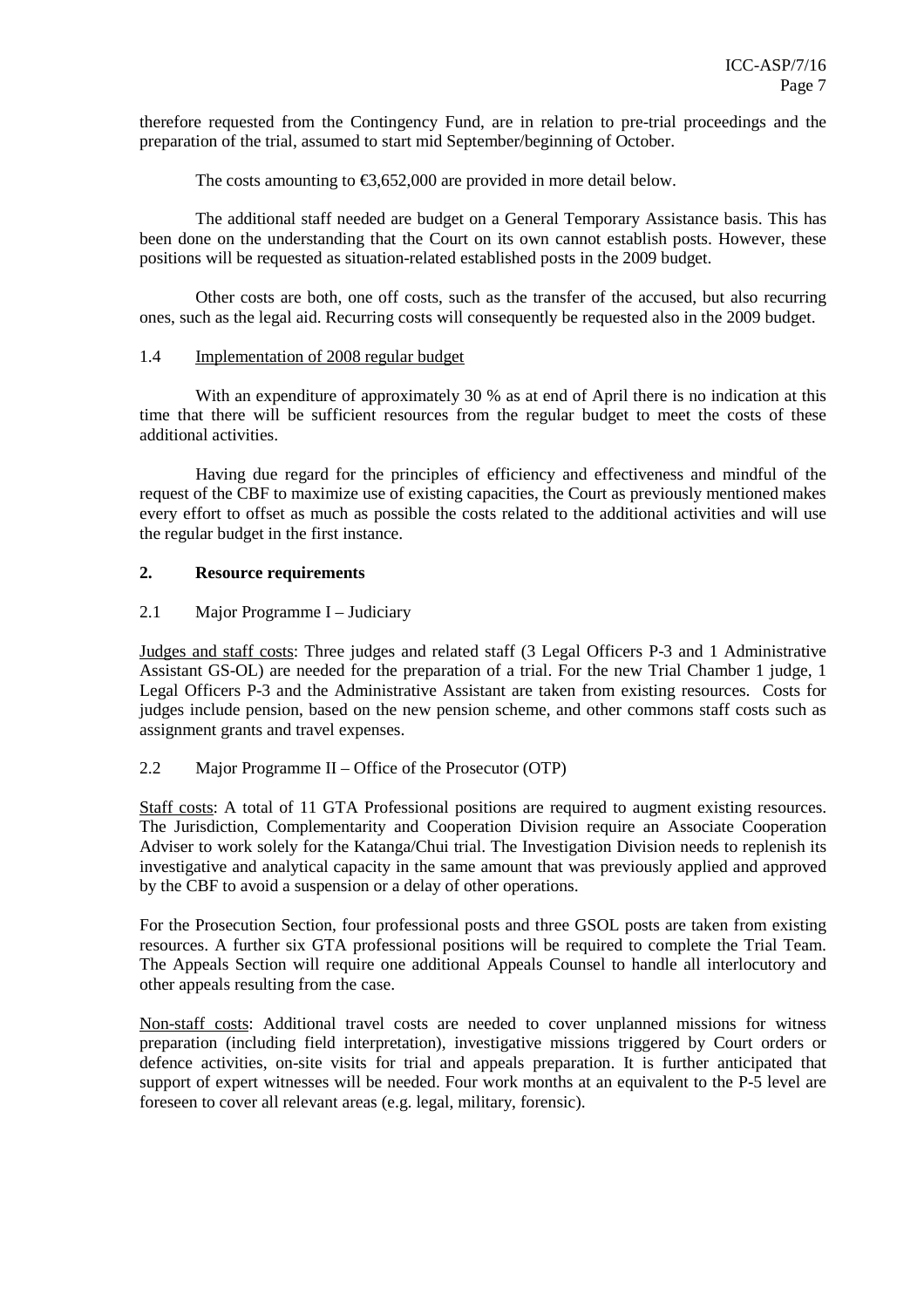ICC-ASP/7/16 Page 8

#### 2.3 Major Programme III – Registry

Staff costs: Trial 2 with two defendants and with two defence teams impacts primarily on the Division of Court Services as it inevitably increases the number of submissions by the parties, decisions, hearings (status conferences) and transcripts. It also leads to an increased number of filings to be signed by the Director of Court Services and increased translation and interpretation requirements. A total of 3 professional GTA posts, i.e. one assistant legal officer and twoparaprofessional interpreters, and 2 GS-OL GTA posts, i.e. one language assistant and one courts records assistant, is required to augment existing resources.

One further professional GTA post is required for the OPCD to provide legal support directly related to the two defendants. The legal aid scheme of the Court is based on the premise that the OPCD lends support to the defence teams, particularly during the pre-trial phase bearing in mind that new teams need to become fully acquainted with the unique framework of the Rome Statute.

#### Non-staff costs:

- (i) Contractual services: Counsel will be provided by the Division of Victims and Counsel to both the defendants and the victims according to the Court's legal aid scheme. Costs are foreseen for legal representation for the two persons, i.e. two defence teams, each providing for three team members during the pre-trial phase and five members during the trial phase; and three legal teams for victims, each providing for two team members during the pre-trial phase and three members during the trial phase.
- (ii) Travel: Family visits of detained persons are included under this item. Also the travel related to witness support and protection within the DRC; in addition four trips to the DRC are included that are only related to the specific case.
- (iii) General operating expenses include costs related to witness support and protection, such as in-country resettlement, initial response system to any threat to witnesses, and additional costs related to detention, such as the medical and physical welfare of detainees. Finally, the costs for a special flight for the transfer of Mr. Ngudjolo Chui are also contained in this budget.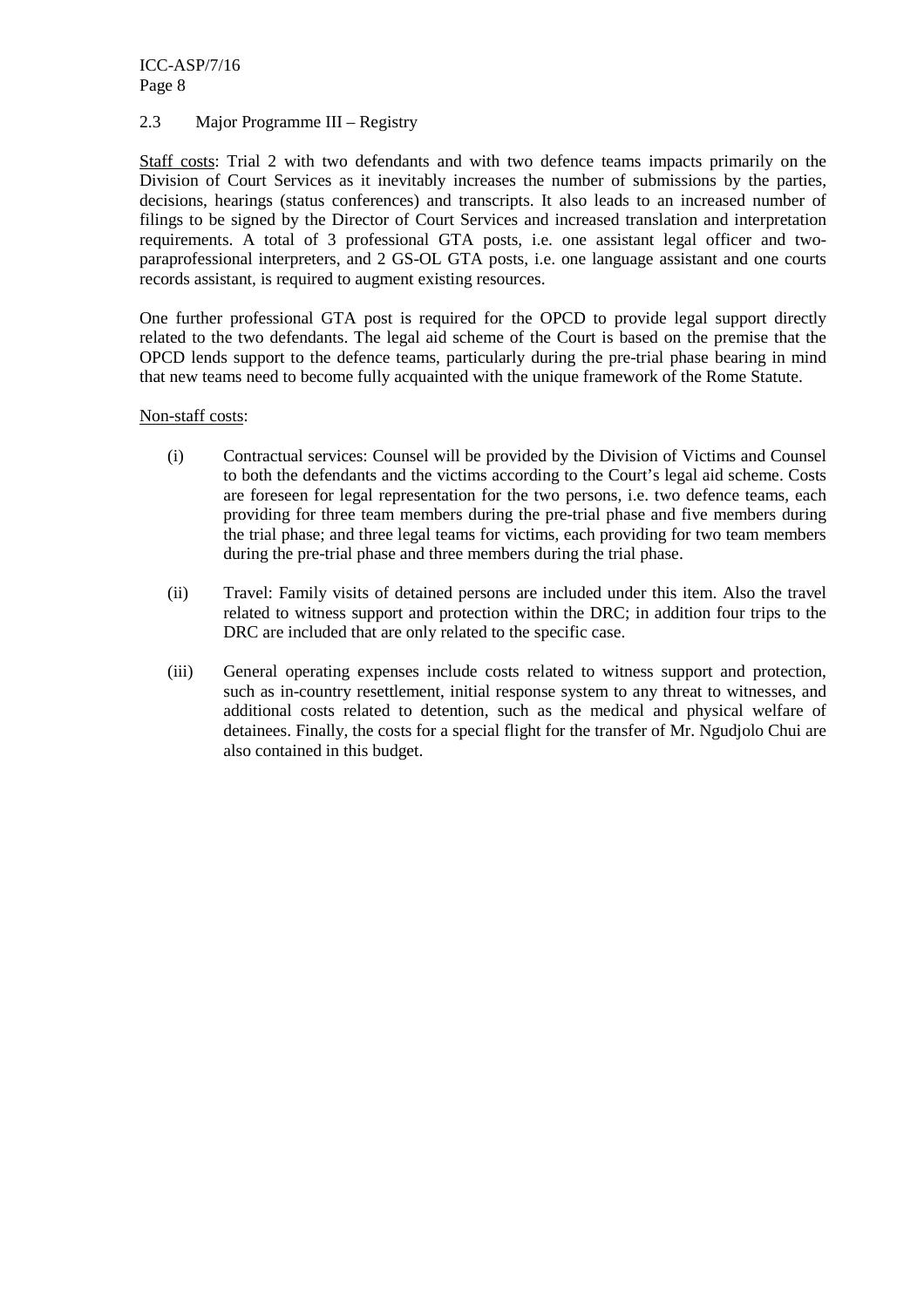|                                              | Proposed Contingency Fund |              |               |         |  |  |  |
|----------------------------------------------|---------------------------|--------------|---------------|---------|--|--|--|
| Contingency Fund Summary                     | (thousands of euros)      |              |               |         |  |  |  |
|                                              | Major                     | Major        | Major         | Total   |  |  |  |
|                                              | Programme I               | Programme II | Programme III |         |  |  |  |
| Subtotal Judges                              | 307.5                     |              |               | 307.5   |  |  |  |
| General temporary assistance                 | 85.5                      | 655.8        | 336.0         | 1,077.3 |  |  |  |
| Consultants                                  |                           | 50.3         |               | 50.3    |  |  |  |
| Subtotal other staff                         | 85.5                      | 706.1        | 336.0         | 1,201.6 |  |  |  |
| Travel                                       |                           | 100.0        | 90.2          | 190.2   |  |  |  |
| services<br>incl.<br>Contractual<br>training |                           |              | 1.822.9       | 1,822.9 |  |  |  |
| General operating expenses                   |                           |              | 203.8         | 203.8   |  |  |  |
| Subtotal non-staff                           |                           | 100.0        | 2,116.9       | 2.216.9 |  |  |  |
| <b>Total</b>                                 | 393.0                     | 806.1        | 2,452.9       | 3,652.0 |  |  |  |

# **Trial 2 – Budget Summary**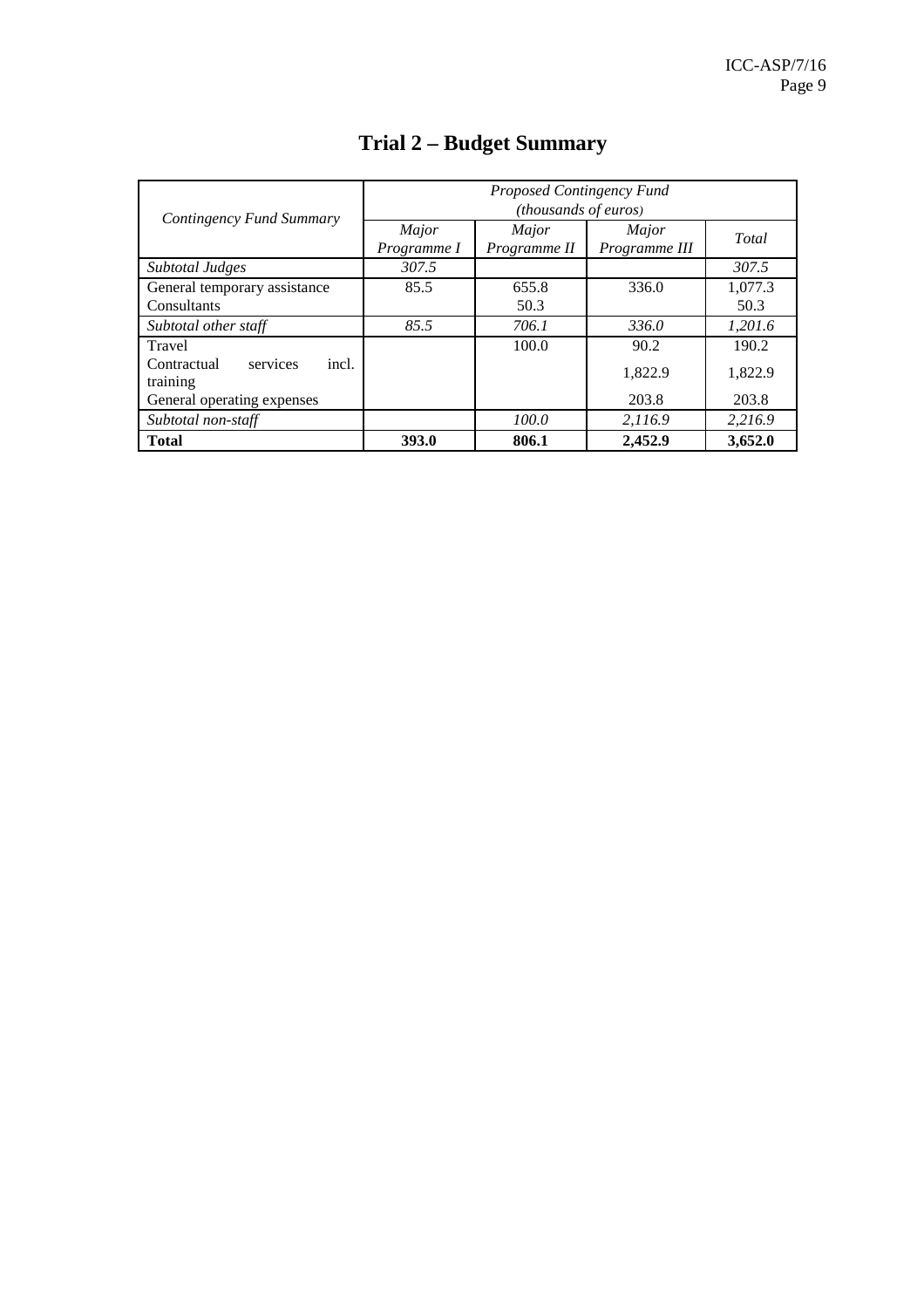#### *Annex 1 GTA Posts by Major Programme (all costs in thousands of euros)*

|                                                               | Subprogramme | Grade       | 2008  |  |  |
|---------------------------------------------------------------|--------------|-------------|-------|--|--|
| <b>MPI</b>                                                    |              |             |       |  |  |
| Chambers (*)                                                  |              |             |       |  |  |
| Legal Officer                                                 | 1200         | $P-3$       | 28.5  |  |  |
| Legal Officer                                                 | 1200         | $P-3$       | 28.5  |  |  |
| Legal Officer                                                 | 1200         | $P-3$       | 28.5  |  |  |
| <b>Administrative Assistant</b>                               | 1200         | <b>GSOL</b> | 0.0   |  |  |
| <b>Staff Costs</b>                                            |              |             | 85.5  |  |  |
| <b>MPII</b>                                                   |              |             |       |  |  |
| Jurisdiction, Complementarity and Cooperation Division (2200) |              |             |       |  |  |
| Ass. International Cooperation Advisor                        | 2200         | $P-2$       | 56.6  |  |  |
| <b>Investigation Division (2300)</b>                          |              |             |       |  |  |
| Investigator                                                  | 2330         | $P-3$       | 60.7  |  |  |
| Associate Investigator                                        | 2330         | $P-2$       | 56.6  |  |  |
| <b>Associate Analyst</b>                                      | 2320         | $P-2$       | 56.6  |  |  |
| Prosecution Section (2420) (*)                                |              |             |       |  |  |
| <b>Trial Lawyer</b>                                           | 2420         | $P-4$       | 77.1  |  |  |
| <b>Trial Lawyer</b>                                           | 2420         | $P-3$       | 60.7  |  |  |
| <b>Associate Trial Lawyer</b>                                 | 2420         | $P-2$       | 56.6  |  |  |
| <b>Associate Trial Lawyer</b>                                 | 2420         | $P-2$       | 56.6  |  |  |
| <b>Assistant Trial Lawyer</b>                                 | 2420         | $P-2$       | 56.6  |  |  |
| Case Manager                                                  | 2420         | $P-1$       | 56.6  |  |  |
| <b>Appeals Section (2430)</b>                                 |              |             |       |  |  |
| <b>Appeals Counsel</b>                                        | 2430         | $P-3$       | 60.7  |  |  |
| <b>Staff Costs</b>                                            |              |             | 655.8 |  |  |
| <b>MPIII</b>                                                  |              |             |       |  |  |
| Division of Court Services (3300)                             |              |             |       |  |  |
| <b>Assistant Legal Officer</b>                                | 3310         | $P-1$       | 64.8  |  |  |
| <b>Court Records Assistant</b>                                | 3320         | <b>GSOL</b> | 41.6  |  |  |
| Language Assistant                                            | 3330         | <b>GSOL</b> | 41.6  |  |  |
| Paraprofessional Interpreter                                  | 3340         | $P-1$       | 40.5  |  |  |
| Paraprofessional Interpreter                                  | 3340         | $P-1$       | 40.5  |  |  |
| Witness Protection Support Assistant                          | 3350         | <b>GSOL</b> | 7.5   |  |  |
| Witness Protection Support Assistant                          | 3350         | <b>GSOL</b> | 7.5   |  |  |
| <b>Witness Protection Support Assistant</b>                   | 3350         | <b>GSOL</b> | 7.5   |  |  |
| <b>Witness Protection Support Assistant</b>                   | 3350         | <b>GSOL</b> | 7.5   |  |  |
| <b>Office of Public Counsel for the Defence</b>               |              |             |       |  |  |
| Counsel                                                       | 3540         | $P-4$       | 77.0  |  |  |
| <b>Staff Costs</b>                                            |              |             | 336.0 |  |  |
|                                                               |              |             |       |  |  |

*(\*) Costs stated are offsetting against savings in regular budget*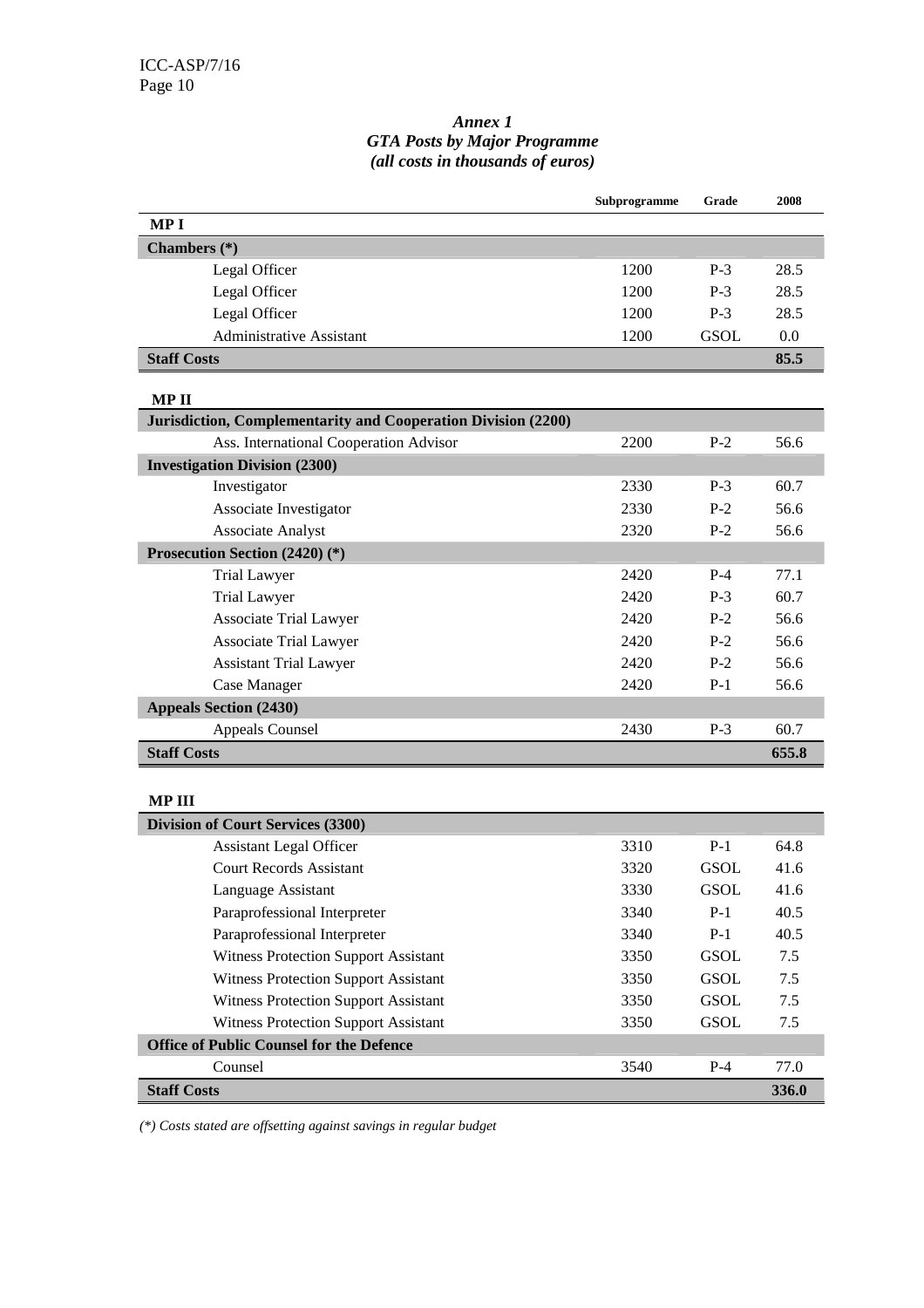#### **Annex B**

## **Copy of a letter, dated 2 June 2008, from the Chairman of the Committee on Budget and Finance to the Court**

Ms. Silvana Arbia Registrar International Criminal Court The Hague

Dear Registrar,

I refer to your letter of 15 May 2008 advising of the Court's intention to draw on the Contingency Fund pursuant to Regulation 6.7 of the Financial Regulations and Rules and providing a short, supplementary budget notification in the amount of  $\epsilon$ 3,652,000. I have consulted the members of the Committee on Budget and Finance and received further information on the Court's proposal from Mr. Ralph Martens.

I note that Regulation 6.7 of the Financial Regulations and Rules provides that the Registrar may enter into financial commitments, taking into account any financial comments by the Committee. I am pleased to advise of the comments of the Committee in this letter.

In the report of its ninth session (ICC-ASP/7/3, paragraph 54), the Committee reiterated its support for the Contingency Fund as a mechanism to ensure the Court was able to meet unexpected needs and avoid seeking funds for assumptions that might not materialise. The Committee welcomed the Court's proposal to utilise the Fund if further arrests occurred provided that the Court first sought to maximise use of its existing capacities.

The Committee notes that the Court is proposing to draw from the Contingency Fund in accordance with the intentions set out in the 2008 Budget, which was prepared on the basis that the Court would have one detainee and one trial during 2008. The Committee understands that the arrests of Mr. Germain Katanga and Mr. Mathieu Ngudjolo Chui will create additional financial requirements in 2008 which were not anticipated in the 2008 Budget. The Committee therefore agrees that the rationale for drawing on the Contingency Fund meets the criteria in Regulation 6.6(b) of the Financial Regulations and Rules: 'unavoidable expenses for developments in existing situations that could not be foreseen or could not be accurately estimated at the time of the adoption of the budget'.

In addition, the Committee adheres to its view that the Court should seek to maximise use of its existing capacities before drawing on the Fund. It therefore agrees that the Court should seek to find further savings to offset additional expenses, especially where savings may be possible from the delayed start of the Court's first trial or where progress towards the trial of Mr. Katanga and Mr. Chui may be slower than anticipated.

In this regard, I understand that the Court intends to book all expenses for the purposes set out in the supplementary budget notification against a special account. It would then only draw from the Contingency Fund at the end of the year when it may be possible for some of the expenses to be met from unspent provisions in the 2008 Budget, thereby reducing the total amount to be drawn from the Fund. The Committee supports this approach, provided that continuous efforts are made within the Court to minimise additional expenses and the total likely to be drawn from the Fund at the end of 2008.